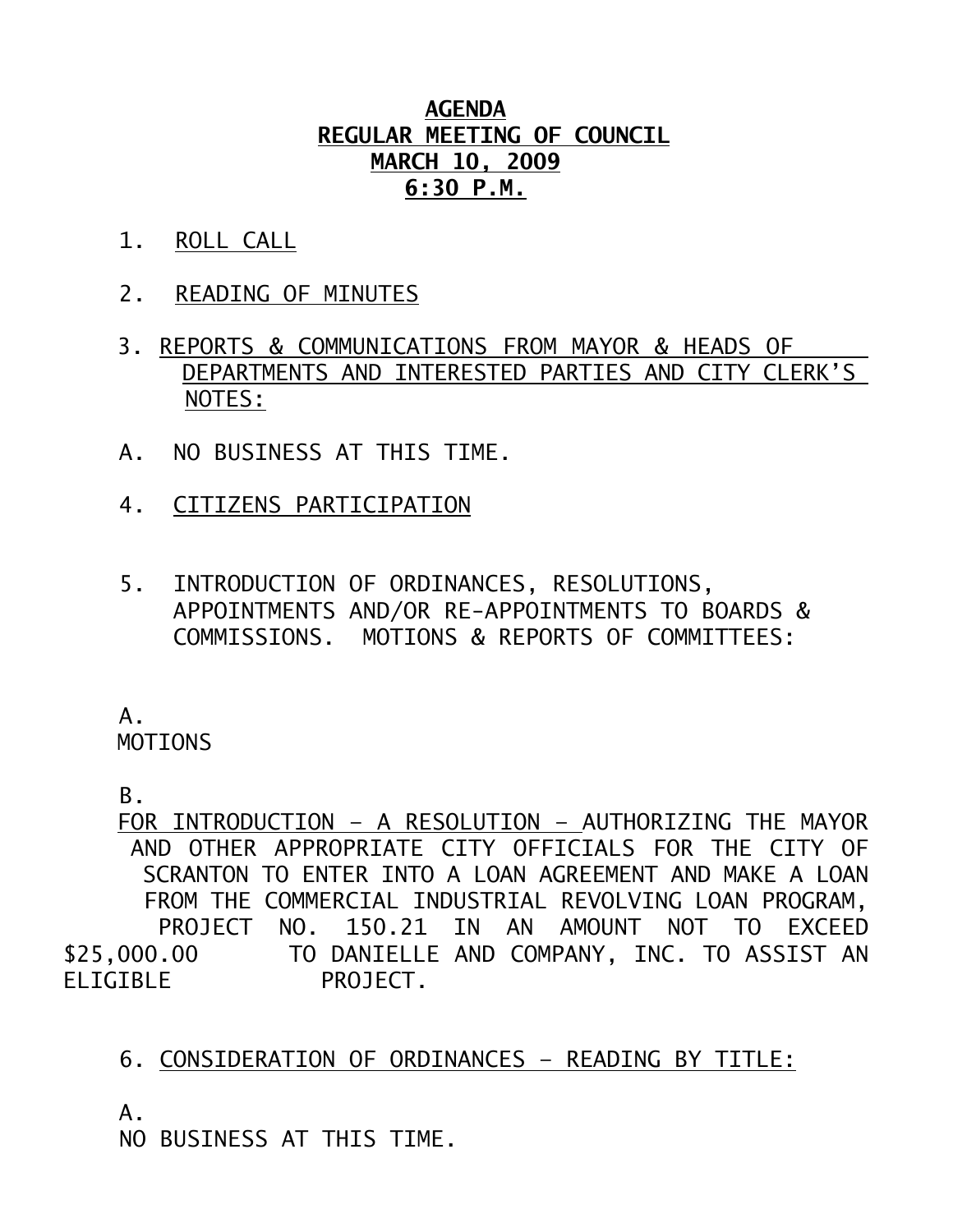## 7. FINAL READING OF RESOLUTIONS AND ORDINANCES – CONSIDERATION FOR ADOPTION:

A.

 FOR CONSIDERATION BY THE COMMITTEE ON COMMUNITY DEVELOPMENT – FOR ADOPTION - RESOLUTION NO. 109, 2009 - AMENDING RESOLUTION NO.55, 2008 ENTITLED " A RESOLUTION AUTHORIZING THE MAYOR AND OTHER APPROPRIATE CITY OFFICIALS TO APPLY FOR AND EXECUTE A GRANT FOR HOUSING AND REDEVELOPMENT ASSISTANCE (HRA) IN THE AMOUNT OF FIVE HUNDRED THOUSAND DOLLARS \$500,000.00 THROUGH THE COMMONWEALTH OF PENNSYLVANIA DEPARTMENT OF COMMUNITY AND ECONOMIC DEVELOPMENT (DCED); AND IF THE COMMUNITY AND **ECONOMIC DEVELOPMENT** (DCED); AND IF THE APPLICATION IS SUCCESSFUL TO COORDINATE THE USE OF THE GRANT FUNDS FOR THE PROJECT TO BE NAMED AS THE "CONNELL BUILDING" WITH "JEFFERSON-WERNER, LLC", THE DEVELOPER, OR ITS DESIGNEE TO REFLECT THE CHANGE OF THE DEVELOPER AND RECIPIENT OF THE GRANT FROM JEFFERSON-WERNER, LLC TO SCRANTON-CONNELL, LP.

B.

 FOR CONSIDERATION BY THE COMMITTEE ON COMMUNITY DEVELOPMENT – FOR ADOPTION - RESOLUTION NO. 110, 2009 - AMENDING RESOLUTION NO.56, 2008 ENTITLED "A RESOLUTION AUTHORIZING THE MAYOR AND OTHER APPROPRIATE CITY OFFICIALS TO APPLY FOR AND EXECUTE A GRANT APPLICATION FOR MIXED USE FACILITY FINANCING INITIATIVE (MUFFI) IN THE AMOUNT OF ONE MILLION DOLLARS \$1,000,000.00 THROUGH THE PENNSYLVANIA HOUSING FINANCE AGENCY (PHFA); ACCEPTING AND DISBURSING THE GRANT IF THE APPLICATION IS SUCCESSFUL; AND TO COORDINATE THE USE OF THE GRANT FUNDS WITH "JEFFERSON- WERNER, LLC", THE DEVELOPER, OR ITS DESIGNEE FOR THE PROJECT NAMED AS "THE CONNELL BUILDING," TO REFLECT THE CHANGE OF THE DEVELOPER AND RECIPIENT OF THE GRANT FROM JEFFERSON-WERNER, LLC TO SCRANTON-CONNELL, LP.